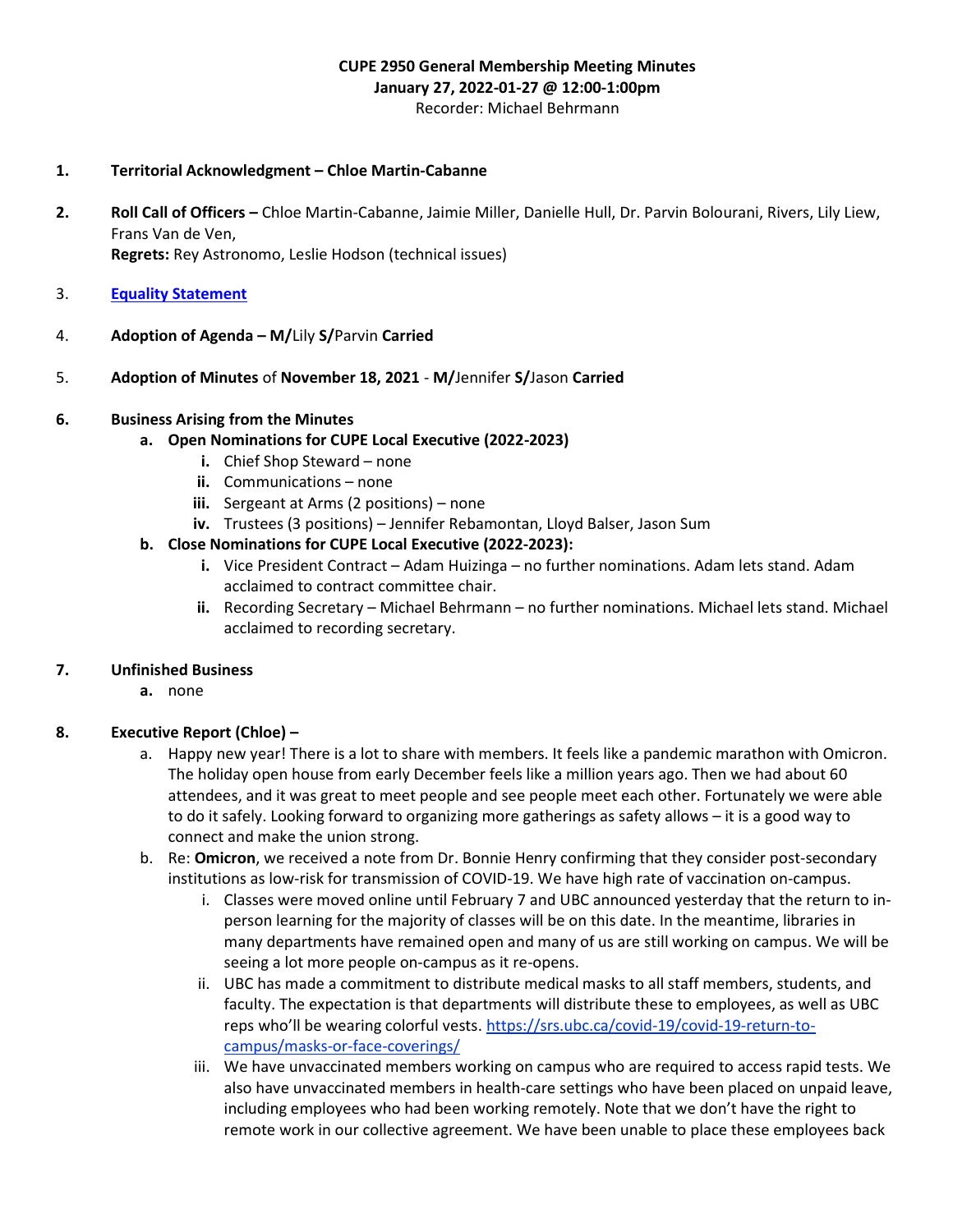in their original settings but have recommended that they look for work on-campus where they will be able to access rapid testing.

- c. Working on a Chan LOA to allow staff to work in academic venues aside from the Chan Centre (Old Auditorium, Roy Barnett hall, etc.). We are clarifying language with UBC and the department with the hope that it benefits both our members and UBC.
	- i. **Q:** When will the Chan letter be signed? A: As soon as possible. We sent a reply to UBC few days ago and are awaiting the next piece of communication.
- d. Lots of committee meetings, discussions including municipal elections, CUPE BC Environmental Committee (just transition and transit subsidies), EFAP committee and UBC Joint Occupational Health & Safety Committee (JOHSC).
- e. We sent out a remote work survey last Friday: thanks so much for all your responses!
	- i. We had a response rate of approximately 50% (886 responses from 1648 emails sent). 76% of respondents had remote work agreements approved, with the majority working from home 2 days/week. We are processing data, planning to compare results between departments and positions and then share the results.
	- ii. To be clear we don't have the right to remote work or to choose the form of workplace in our collective agreement. Some members prefer to work in an office environment. Going forward, we need to convince managers that remote work is as valuable as in-person work. We do have a LOA with language around telecommuting, but we'll need to look at this further during bargaining as it relates to remote work.
	- iii. The UBC Climate Action Plan calls for an overall reduction in greenhouse gas emissions. Commuting is a big factor here, so this is one tool in our toolkit for bargaining. Remote work can also be positioned as a benefit moving forward/good for employee retention. Convenience and financial benefits. Increased productivity for some. Office environments can be noisy. Reduced stress for many. More accessible for those who need to manage accommodations.
	- iv. Survey still open for folks who want to complete it.
- f. One bargaining issue is wages. Wages are mandated by PSEC who oversee collective bargaining to preserve 'equity'. The expectation this year is that we will receive this at bargaining table.
	- i. Other things we can bargain for include benefits, remote work, transit subsidies, improvements to SunLife (dental, paramedical, vision), vacation benefits, and language improvements. There are also changes that could be made to language surrounding respectful work environment (clause 9.01).
	- ii. Ultimately we want to hear from you what you want in bargaining. We will send a survey out as we near bargaining, but we are all ears anytime.

# 9. Business Agent's Report (Frans) –

- a. Regular business goes on. We are trying to involve/attract new stewards. Kudos to Jennifer Rebamontan!
- b. Looking forward to bargaining. Not sure what the signals are from the government. We have a conduit to CUPE BC and Chloe is in conversations as well, so at some point we'll know what to expect.

# 10. Treasurer's report (Danielle) –

a. The November statement looks good as with the rest of the year. We are under budget on most items, there are 2 items that we are slightly over. One is either an error or accounting cost increase.

# 11. Committee reports:

- a. Grievance Committee (Jaimie)
	- i. Grievance committee most recently met on January 18 and resolved all business. Biggest update is our pediatrics grievance which after a very long wait has a February 14 arbitration date. We hope to resolve the grievance before arbitration and we're very close to doing so.
	- ii. One issue that comes up frequently is remote work agreements. For members: if you don't have a remote work agreement you can apply for one under the pilot project. Please do apply if you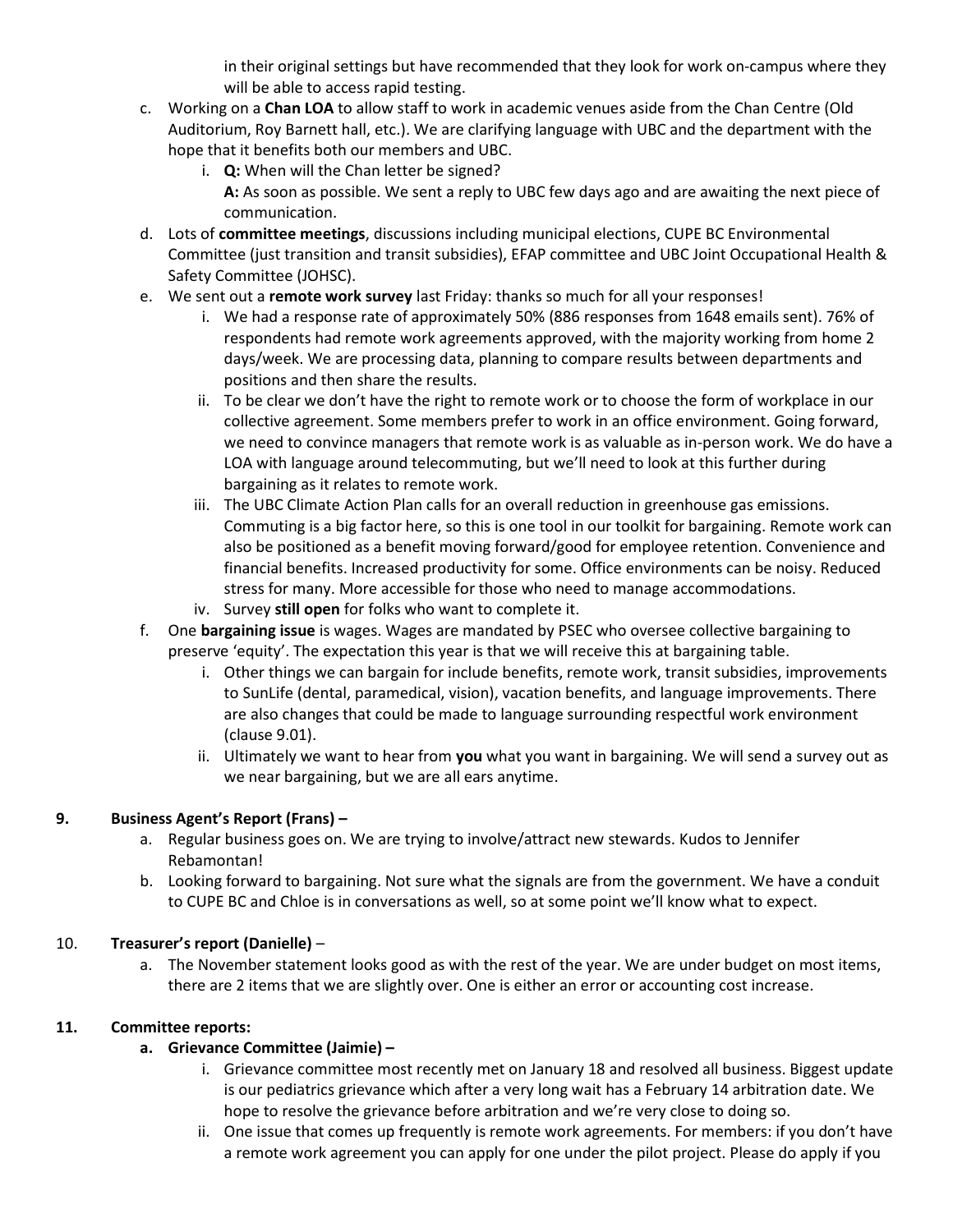want. Your department will review the request. If you don't agree with their response, feel free to loop us in for support.

## b. Chief Shop Steward (Chloe)

i. We are looking at a training program for stewards.

# c. Communications Committee (Chloe)

i. We have a new newsletter as you have seen. Kudos to the committee members for their great work.

## d. Contract Committee (Adam)

- i. Right now it is a waiting game. We encourage all members to think about what you want to see in bargaining. There is a lot we can do that is not wage-related. We'll be reaching out via a survey at a later date. In the meantime think about it, talk to your coworkers, and let them know bargaining is coming up.
	- 1. Jaimie: chiming in to support what Adam is saying. Highly encourage folks to send in suggestions for bargaining.
- ii. There is a rumor in nursing that they were told to register where they could work. The implication is that that nurses need to be strike-ready. We may have 'company' if we're looking at labor action.

## e. Diversity Committee (Odette)

- i. The next EDI book club meeting is tomorrow, Friday January 28 from 2pm-3pm. Thanks for those who have already requested to join. If you are interested, send Odette an email and she will send you the Zoom invite.
- ii. The newsletter includes a survey link from CUPE BC regarding anti-racism initiatives. The BC Government is working on anti-racism data legislation. The survey asks for how you think racebased data can be used to improve equity and how the data can be collected in a safe and respectful way. Thanks to those members who have already completed survey. Ask that those who haven't to please complete it.

#### f. Education (Lily)

- i. We had a successful Assertive Communication workshop a few weeks ago.
- ii. Upcoming workshop: Aging & Elder Care with Lynn Pedro and Odette Rivers.

### g. Health & Safety (Parvin)

- i. Thanks to those who attended yesterday's workshop. We have more coming up on February 4 (Health, Wellbeing and Benefits Resources Overview) and on February 23 (Self and Community Care with Truelove Twumasi-Afriyie). Please join if you can. We are organizing a few more which will be included in the newsletter.
- ii. Ongoing 'Member Show & Tell' in the newsletter. We want to hear your stories, recipes, artwork, etc. Please share your thoughts and fill out survey. Feel free to email Parvin with questions or suggestions.
- iii. Q: How much interaction is there between CUPE H&S and various JOHSCs and LSTs on campus? Should there be more? CUPE H&S is never mentioned in Arts JOHSC.

A: This is one reason Chloe has joined the UBC Admin JOHSC. We are all ears for suggestions on improving this communication. Lily is also on the UBC Admin JOHSC. Both are happy to pass back suggestions for improving communication. There has been discussion regarding sending our more targeted newsletter items directly to subcommittees and LSTs.

- h. Job Evaluations (Rey) n/a
- h. Motion to accept reports M/Jaimie Miller S/ Lloyd Balser Carried

### 12. New Business –

- a. Q: I am working from home with a verbal agreement. Do I need a formal agreement?
	- A: There is a guidance document that UBC HR has produced and departments are working within that framework. Ultimately it is whatever you and your department have agreed to within that framework and within our collective agreement. If there are things you are uncertain about (ex. scheduling, where you can work from) you can have a conversation with your employer. If things don't make sense, loop us in and we can help you and your department.